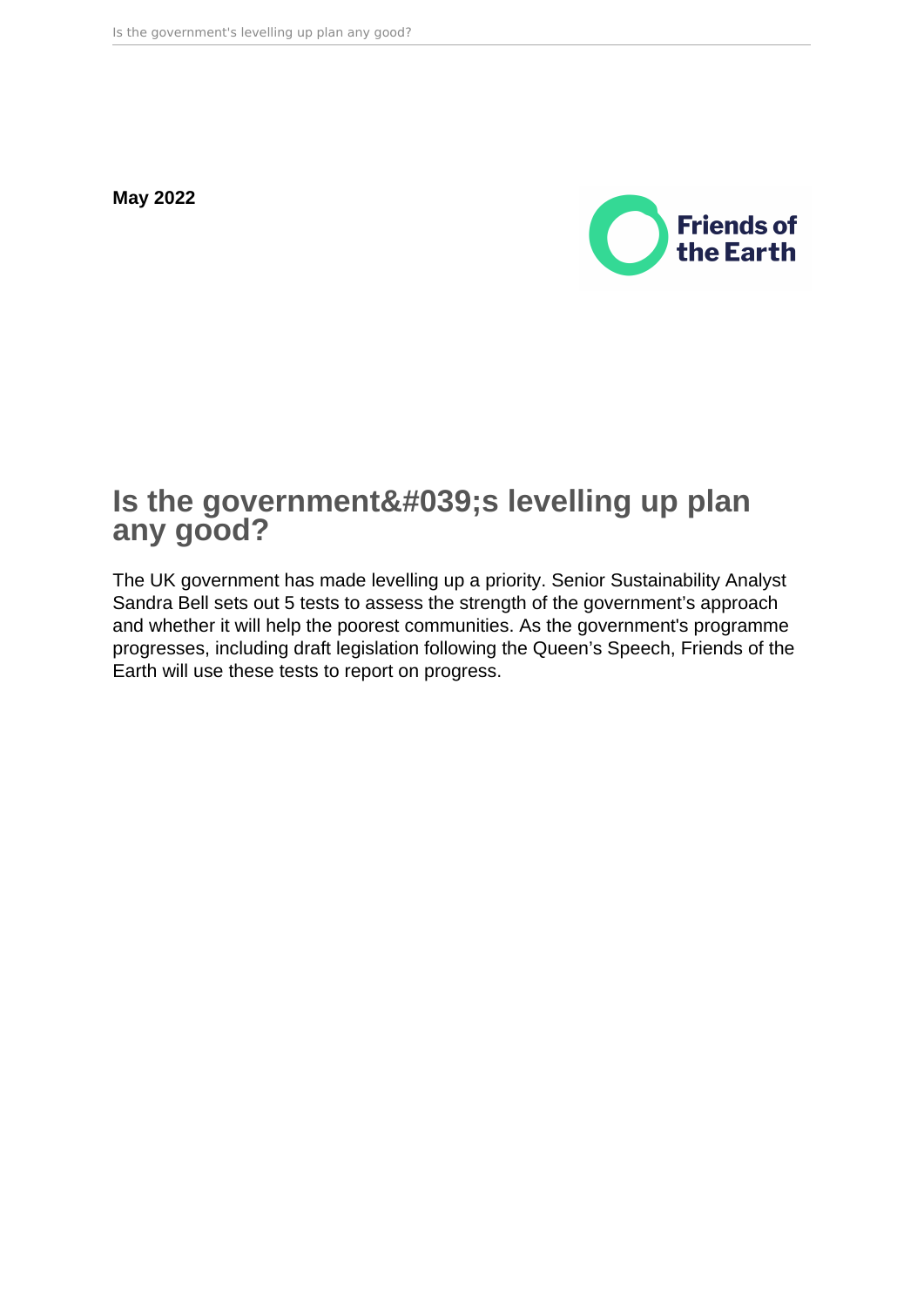- 1. 5 keys to levelling up
- 2. 1. Inequalities
- 3. [2. Climate crisis](#page-3-0)
- 4. [3. Healthy environment](#page-5-0)
- 5. [4. Local decision making](#page-8-0)
- 6. [5. Proper resourcing](#page-9-0)
- 7. [Some recommendations](#page-10-0)

The government has now published its Levelling Up and Regeneration Bill (LURB), but what does "levelling up" really mean? Will the government's plans help the people who need it most, now they're facing the added pressure of living cost rises? Here I set out 5 tests for what levelling up must deliver and some thoughts on how the government's approach matches up.

### 5 keys to levelling up

The aims of the Levelling Up White Paper (LUWP) – including ending geographical inequalities – are laudable. It's unacceptable that there's a decade difference in life expectancy depending where people live in the UK and that people in some parts of the country are much less likely to have the kind of skills needed to get a job with decent pay. But does the government have an adequate response? On current evidence I would say no.

A huge flaw in the government's approach so far is the lack of policy join-up. People living in the most deprived areas are often the most vulnerable to the threats of a changing climate and [the least](https://policy.friendsoftheearth.uk/insight/englands-green-space-gap)  [likely to benefit from natural green spaces.](https://policy.friendsoftheearth.uk/insight/englands-green-space-gap) The white paper nods to these issues but doesn't properly integrate them, nor does the LURB, despite the government's admission that lack of policy coordination was a key reason for the failure of previous approaches to levelling up.

The planning system is an essential tool in the levelling up toolbox, as well as being crucial to delivering on the UK's climate targets.

There should be a new legal purpose for planning that promotes long-term sustainable development to reinforce positive outcomes from planning decisions in the interests of the nation's health, safety and wellbeing. But neither the white paper or the bill set out a clear, positive proposal [to reform the](https://policy.friendsoftheearth.uk/insight/governments-latest-changes-planning-rules-are-far-reassuring)  [planning system](https://policy.friendsoftheearth.uk/insight/governments-latest-changes-planning-rules-are-far-reassuring) in a way that provides strategic joined up solutions.

### 1. Inequalities

Levelling up must tackle the worst inequalities first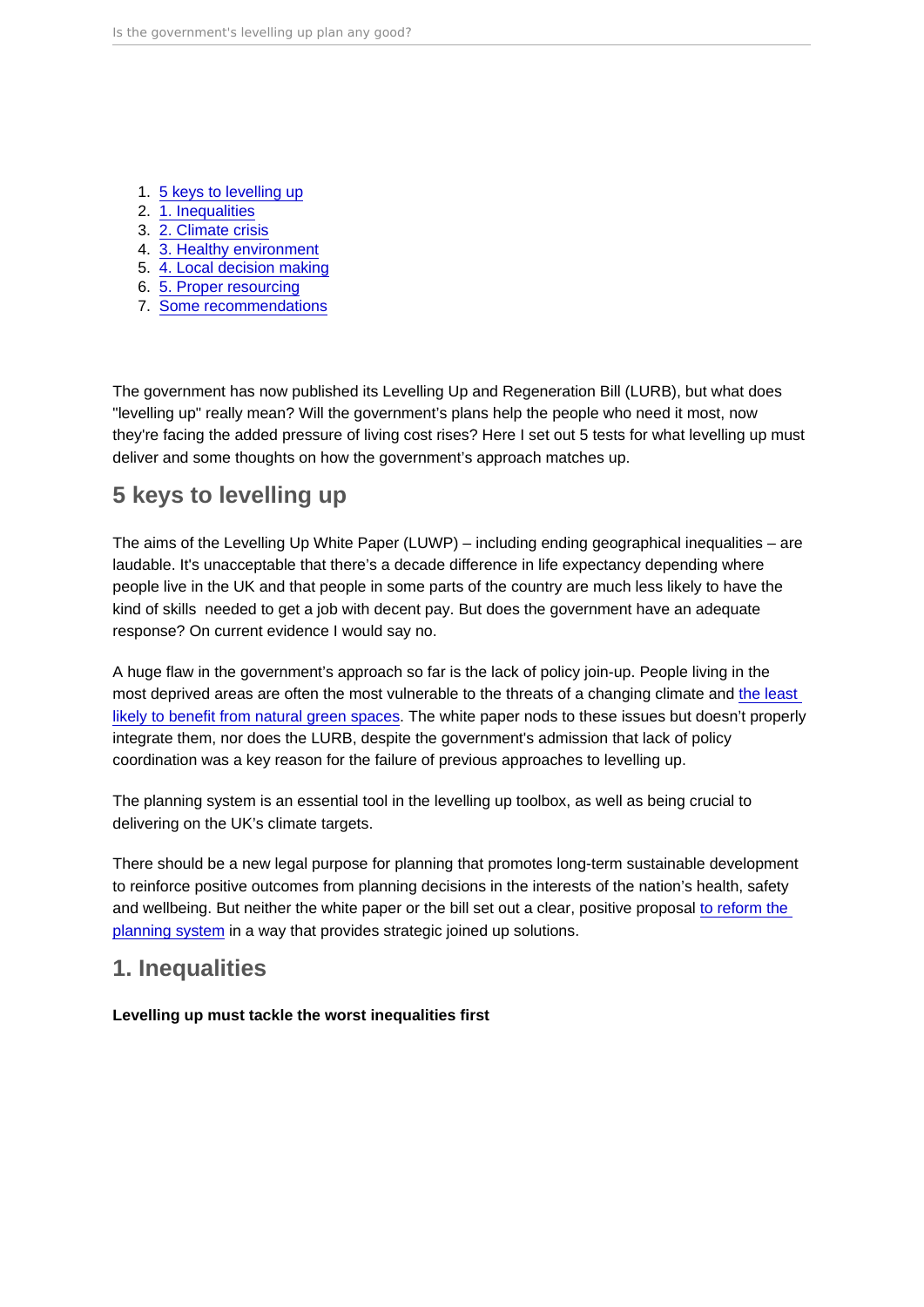It makes sense to follow what the data tells us and start tackling inequalities in areas that most need it, like those that have suffered from a long-term lack of investment.

However, there will also be communities suffering deprivation within generally wealthier areas, including in the countryside. And people most affected can include non-geographic communities such as young people, people of colour and future generations.

There also needs to be a focus on the communities and households that are most vulnerable to climate change and energy price shocks. As the cost of living rises – exacerbated by the war in Ukraine – decisions made on energy to help the most vulnerable communities are more important than ever. [Cutting energy use by insulating homes and boosting supplies of renewable energy will be](https://friendsoftheearth.uk/climate/how-can-uk-secure-affordable-energy-everyone)  [the best ways to tackle fuel poverty and energy security.](https://friendsoftheearth.uk/climate/how-can-uk-secure-affordable-energy-everyone)

Man installing home insulation Unsplash

Even though UK communities are the main focus of the LUWP, we should also be address the negative impacts of UK consumption and activities on overseas communities. Policy making and investment that doesn't consider the impact on all communities suffering inequalities risks making impacts worse.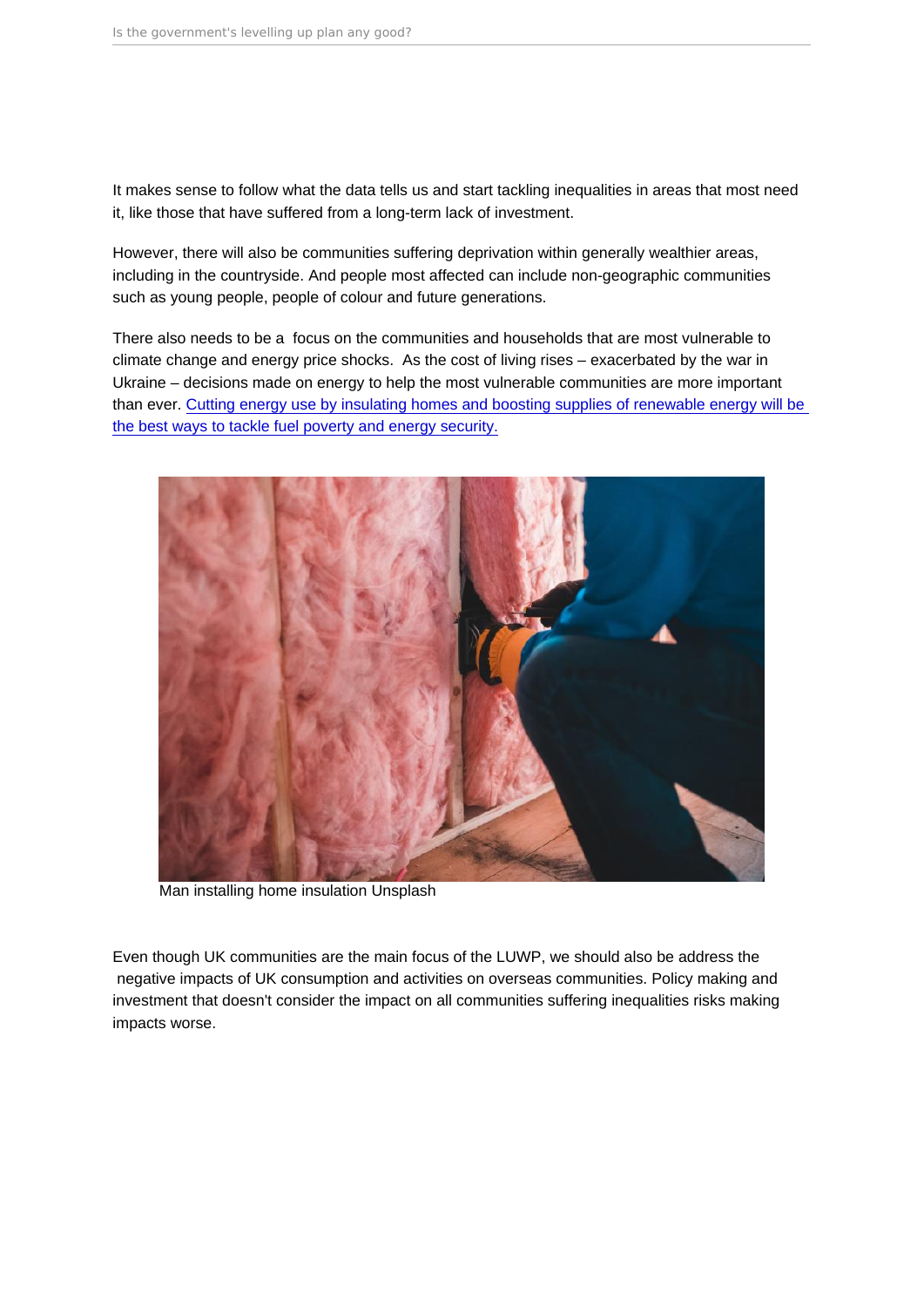<span id="page-3-0"></span>How is the government doing?

Greater recognition of spatial inequalities is overdue, so government commitments to hardwire spatial considerations into government decision-making are welcome – but promises must be followed by action.

Although the LUWP recognises that differences are often hyper-local where differences within regions and cities are often larger than differences between regions, it doesn't address this adequately in its proposed measures.

It does not do enough to address inequalities suffered by particular groups of people across the UK inequalities need to be tackled at a neighbourhood level. While the LUWP recognises that inequality needs to be addressed, it's unclear how the government intends to do this in any targeted way. For example, as [demonstrated in research by Friends of the Earth,](https://policy.friendsoftheearth.uk/insight/englands-green-space-gap) people of colour have less access to green space – including in London and the South East.

Nor has the government outlined how it will ensure fairness for future generations or overseas communities ([who could be negatively impacted by decisions made in the UK\).](https://friendsoftheearth.uk/climate/judge-rules-uk-government-decision-support-mega-gas-project-mozambique-unlawful)

### 2. Climate crisis

Levelling up must be linked to tackling the climate crisis

The government has accepted that it's essential to reduce carbon emissions to stay within the limits of a safe climate. Policies aimed at levelling up must be linked to the UK's climate targets. This is integral to tackling inequalities, because the people most affected by climate breakdown are those least responsible for causing emissions, including future generations.

Emissions per capita are regionally concentrated in areas home to the largest emitting industrial sectors, which include some of the most "left-behind" places. These industrial centres should benefit from employment and export opportunities created by the transition to Net Zero.

New investment in skills training and ambitions for increasing employment should focus on the jobs that will be essential to meet UK's climate and nature targets as well as providing opportunities for people in "left-behind" places to have a positive future where they live. Levelling up should include tackling youth unemployment in a way that gives young people high quality long-term jobs in sustainable industries and helps workers transition from high carbon industries to jobs in local low carbon and circular economies.

Planning is a key policy area where better integration is needed. Every decision for new development should be compatible with the government's carbon budget, which includes ending new fossil fuel developments gaining permission through the planning system. This will require the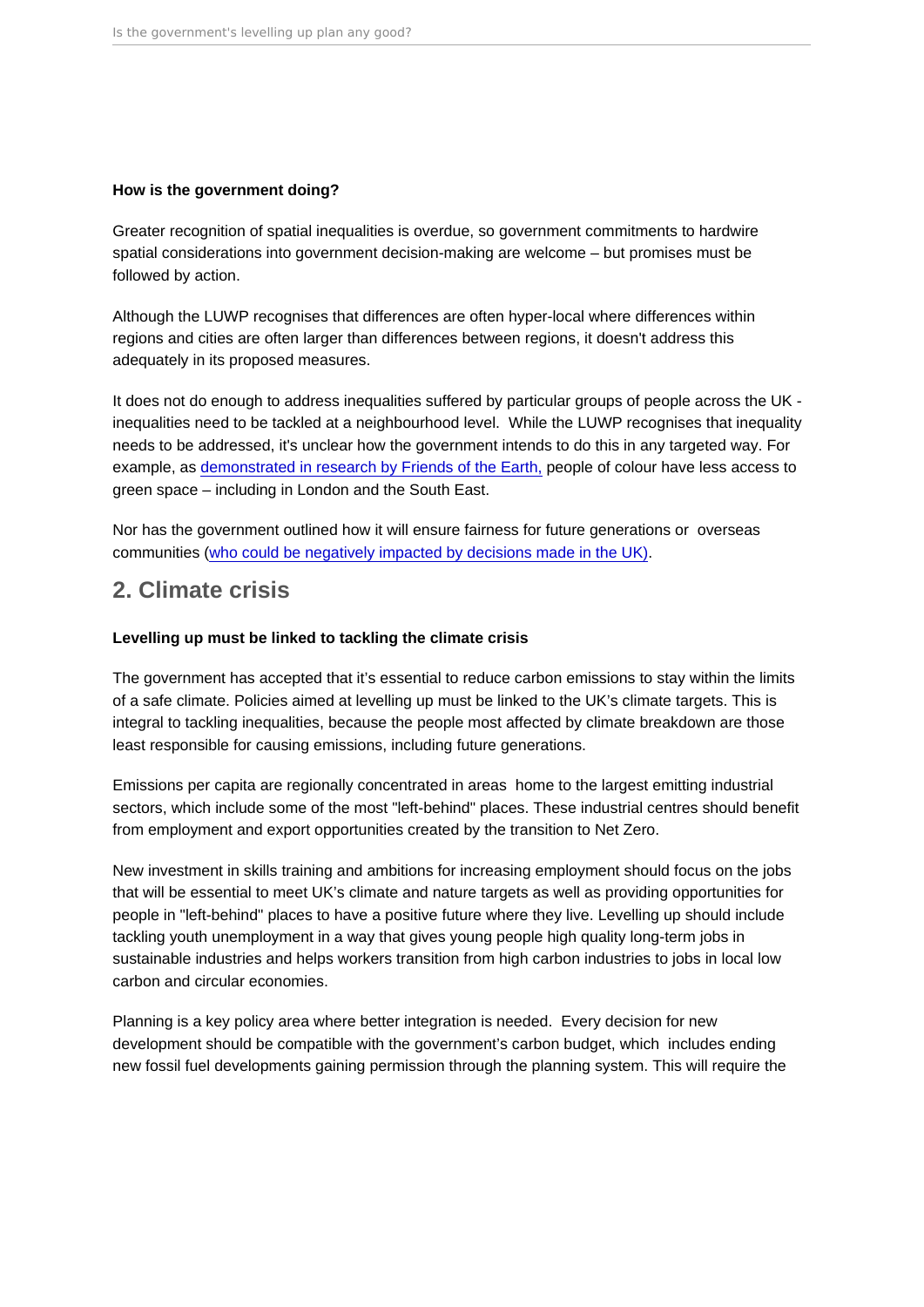government to properly align its policy aims on levelling up, net zero and nature in the planning system (in legislation and the National Planning Policy Framework).

How is the government doing?

Despite pointing to the huge opportunity for the net zero transition to benefit the "left-behind", it's missing an opportunity to provide a massive boost to green jobs. The white paper lacks a clear focus on reskilling the UK workforce for the jobs of the future, including retrofitting our homes and restoring nature.

Although most of the initiatives aren't new, some are welcome - such as encouraging investment in offshore wind and electric vehicle (EV) manufacture in specific locations. These are essential to cutting carbon emissions and can create jobs in places transitioning from high carbon economies. But cutting carbon needs to be integral to all investment and to reach every community in the UK rather than just focusing on flagship projects. Every community needs urgent roll out of retrofitting to make houses more energy efficient, new high quality green spaces, EV infrastructure, local renewable generation (including onshore wind) and more safe walking and cycling routes.

Wind turbines in silhouette on horizon, blue sky above Unsplash

Some proposals in the LUWP work against tackling climate change – widening roads and reducing air passenger duty on domestic flights will make it harder to meet carbon reduction targets and do nothing to help those on low incomes. And the LURB fails to properly align planning with climate change goals. It will need amending to do so. Overall, instead of properly integrating climate aims into the levelling up agenda, there's too much reliance on the Net Zero Strategy [which is currently not](https://friendsoftheearth.uk/climate/net-zero-strategy-legal-challenge-granted-permission)  [fit for purpose](https://friendsoftheearth.uk/climate/net-zero-strategy-legal-challenge-granted-permission)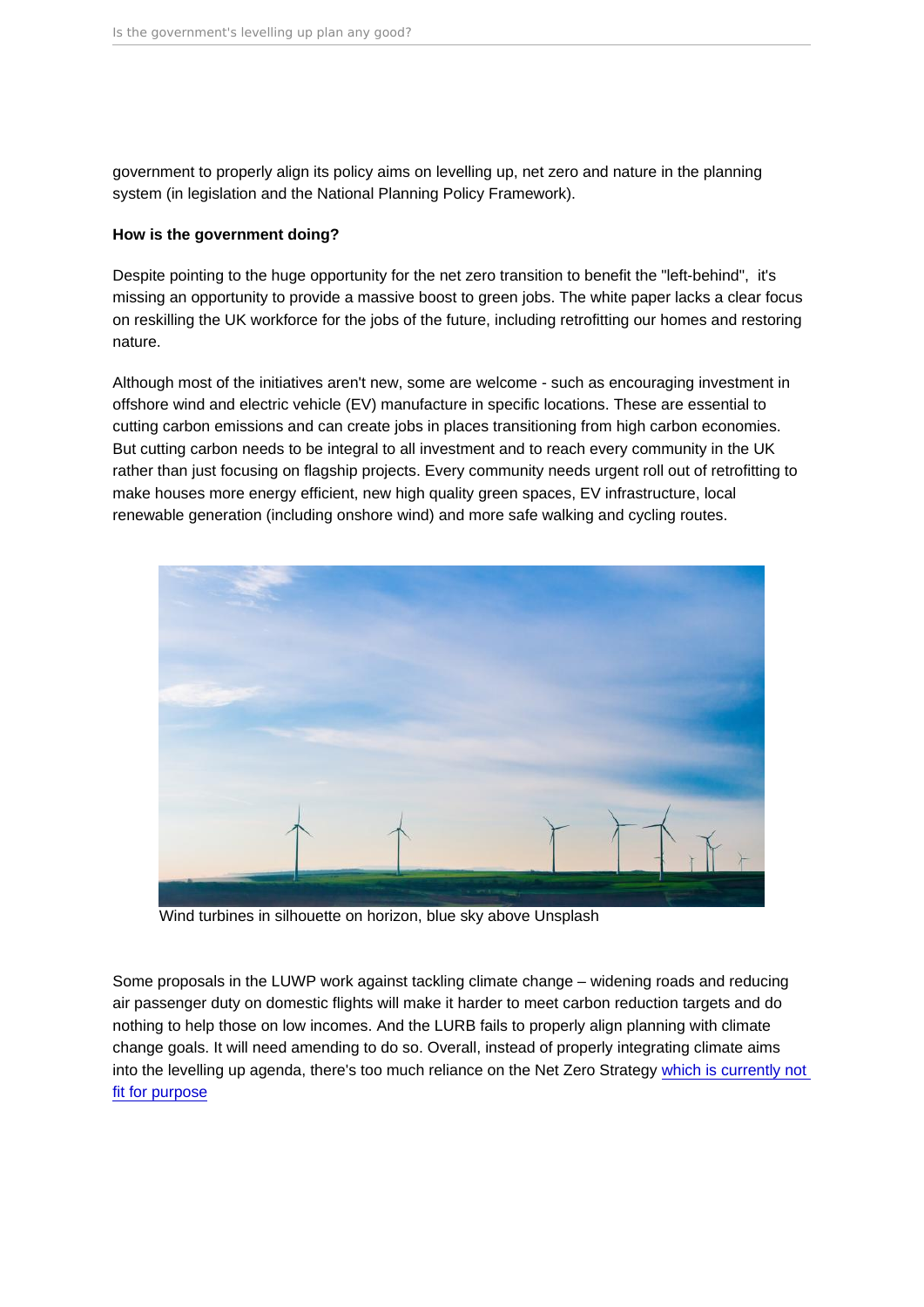<span id="page-5-0"></span>having not quantified how policies will be achieved and by when.

### 3. Healthy environment

Levelling up should ensure a safe, healthy and accessible local environment for all

For everyone to live in a healthy environment and to meet the government's aims on life expectancy and wellbeing, access to nature-rich green spaces and clean air are essential. But people of colour are less likely to have good access to green space and deprived communities are more likely to suffer dangerous levels of air pollution where they live.

Levelling up legislation is an opportunity to turn development from a major driver of nature loss to a major driver of nature gain, reversing the [trend for new housing to include a dwindling amount of](https://www.theguardian.com/cities/2022/may/03/green-space-decline-housing-developer-england-wales-plead-poverty-research-finds)  [green space.](https://www.theguardian.com/cities/2022/may/03/green-space-decline-housing-developer-england-wales-plead-poverty-research-finds) Strong legal standards for access to nature would ensure that the associated health and wellbeing benefits of green and blue spaces are available to all neighbourhoods.

It's also vital to protect existing nature-rich places. The Queen's speech promises "as a benefit of Brexit" to improve protection for the natural environment in planning by changing environmental assessment rules. Any new environmental impact assessment process must be stronger, not weaker, than what we already have.

Places need to be safe and accessible for everyone. That includes being able to get to key local services via accessible and affordable public transport or safe walking and cycling routes. These are basic infrastructure needs that should be fundamental to levelling up.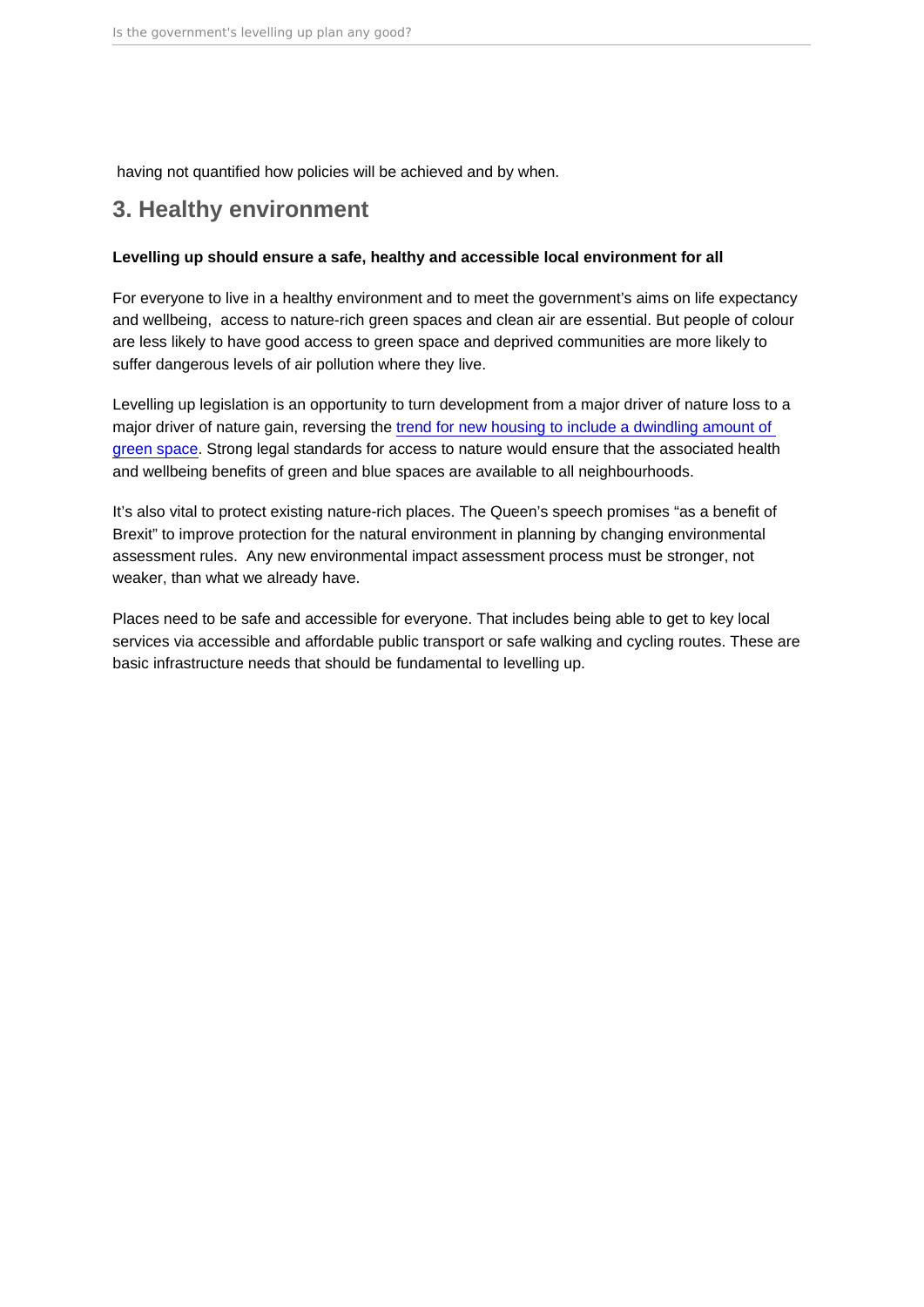

Child on bike trying to cross a busy road, traffic in background Unsplash

Safe future-proof places need to be **resilient** to extreme weather. From flood protection to cooling green infrastructure, the needs of vulnerable communities must be prioritised.

#### **How is the government doing?**

The executive summary of the LUWP emphasises "pride in place" as a significant focus area. But it places too much emphasis on housing numbers, owning a house and the way places look and not enough on ensuring that people live in a safe and healthy environment with basic infrastructure that reflects and meets people's needs.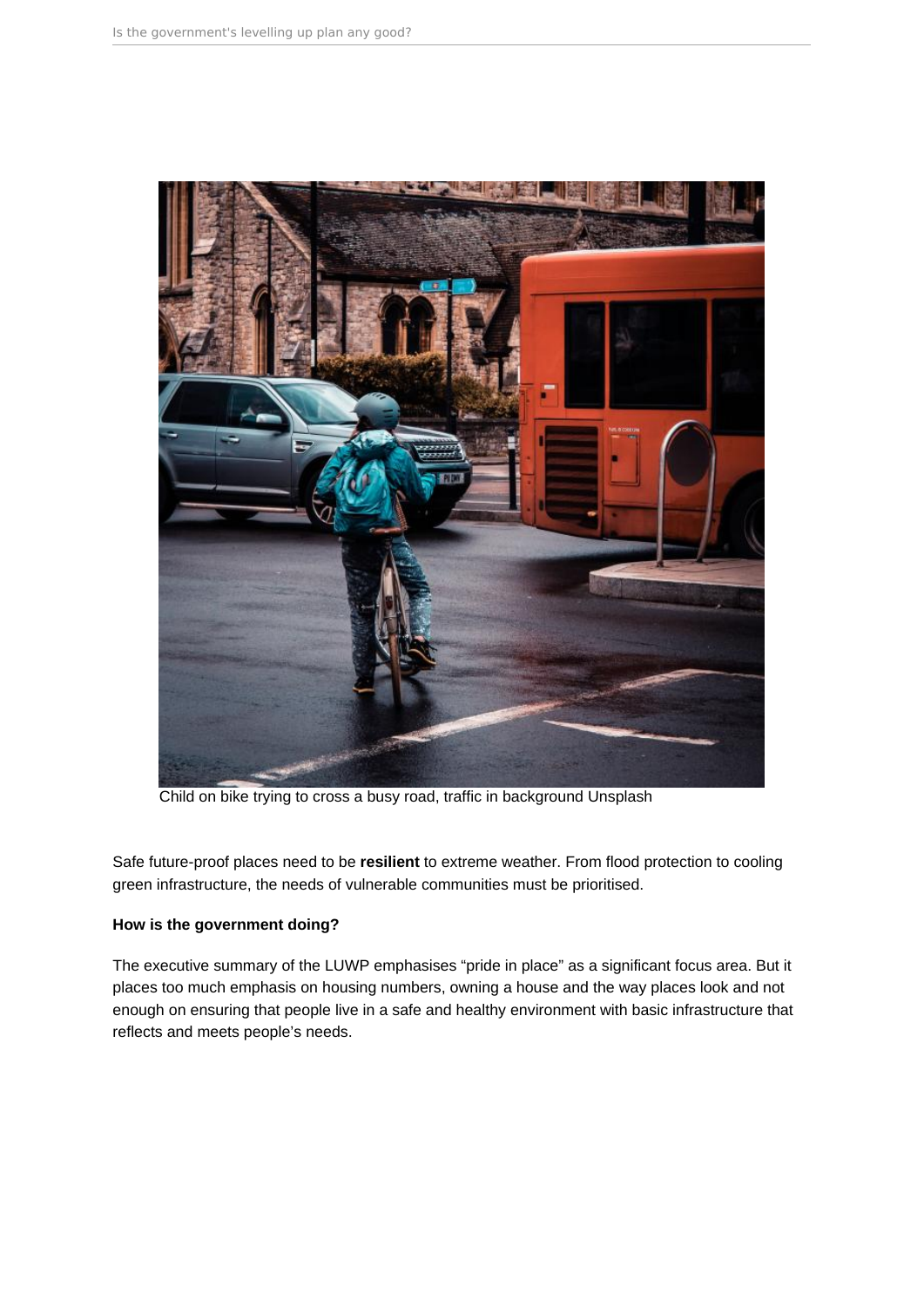Aerial view of housing estate under construction, Bridgwater Somerset iStock

For example, there's a missed opportunity to commit to planning reform to ensure that new housing is located in places that are accessible to people who don't own cars, and to encourage more walking, cycling and public transport. [Most new development is still car dependent.](https://www.transportfornewhomes.org.uk/the-project/building-car-dependency/) This is an omission given that active travel can also deliver on the government's health aims and locating housing close to services like schools is a key part of fostering a feeling of community.

There's also an imbalance between the emphasis on certain individual behaviours to improve health (smoking rates, alcohol intake and aspects of poor diet) and the lack of action on environmental health factors. Even though the White Paper includes environment as a key factor influencing wellbeing, this is not reflected in the proposed metrics to measure progress on health and wellbeing

The omissions of measures to improve natural capital is acknowledged by the LUWP and this is apparent from the lack of focus on the importance of a healthy environment throughout the paper. Although the LUWP promises to "radically expand investment in parks", new funding will only benefit 30 existing parks.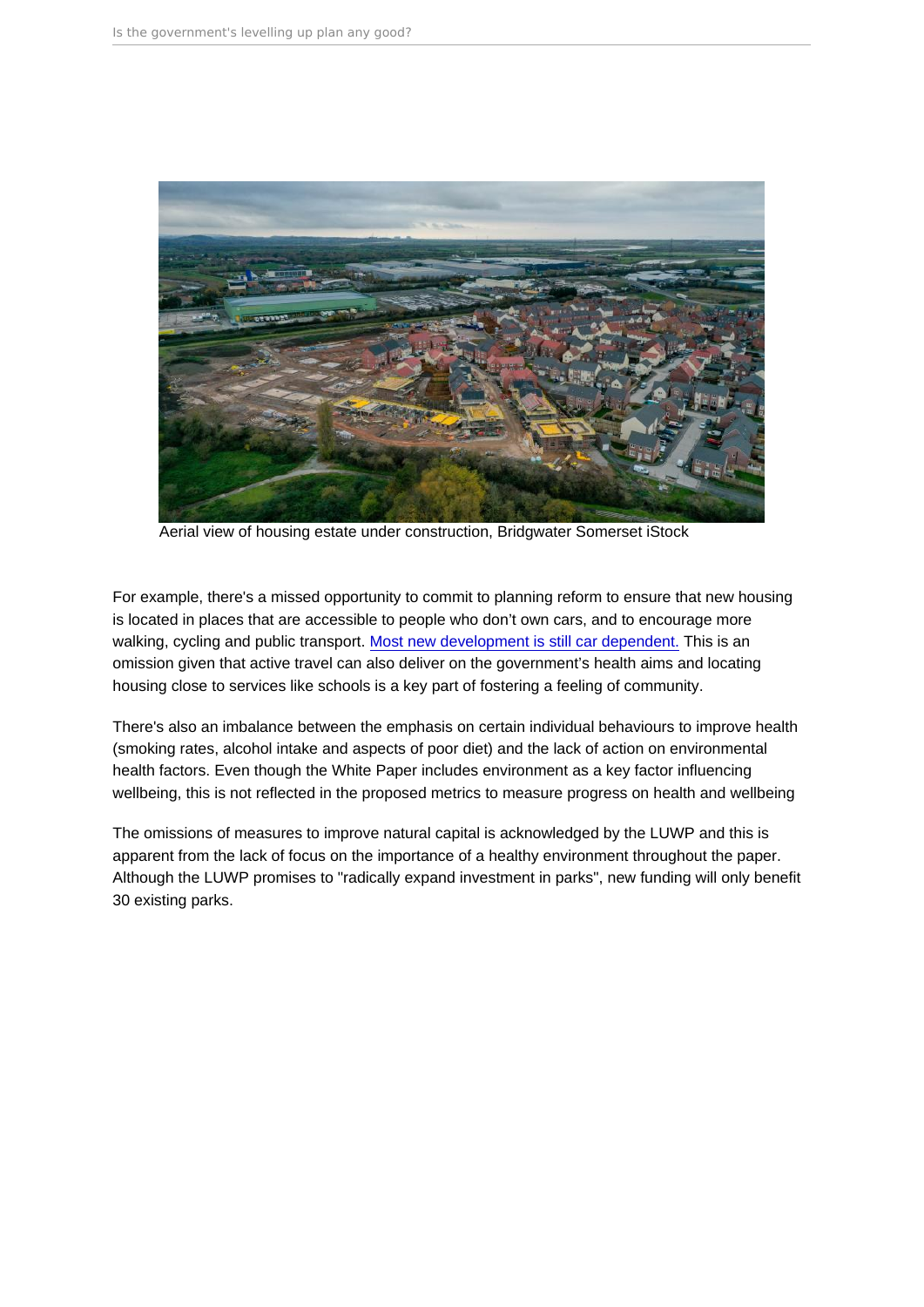<span id="page-8-0"></span>There also appears to be little understanding of the role that extensive investment plays in the success of public transport, walking and cycling for social inclusion. Although the White Paper recognises the challenges facing the high proportion of people without access to a car, it lacks adequate solutions at the local level. Funding for buses set out in the LUWP is not new and nowhere near enough especially considering the history of cuts to bus services – [only 31 places will benefit](https://bettertransport.org.uk/media/04-April-2022-Bus-funding-will-only-help-a-minority-of-places)  [from funding for Bus Service Improvement Plans.](https://bettertransport.org.uk/media/04-April-2022-Bus-funding-will-only-help-a-minority-of-places) Overall there's still too much focus in the White Paper on big rail projects [like the Integrated Rail Plan] and not enough on local public transport.

## 4. Local decision making

Levelling up should involve genuinely local decision-making

Levelling up should ensure that people have a say in what happens in their area and to co-design solutions, where appropriate. Special efforts need to be made to engage the disenfranchised, disillusioned and most impacted communities.

Houses in disrepair in Moss Side, Manchester Getty Images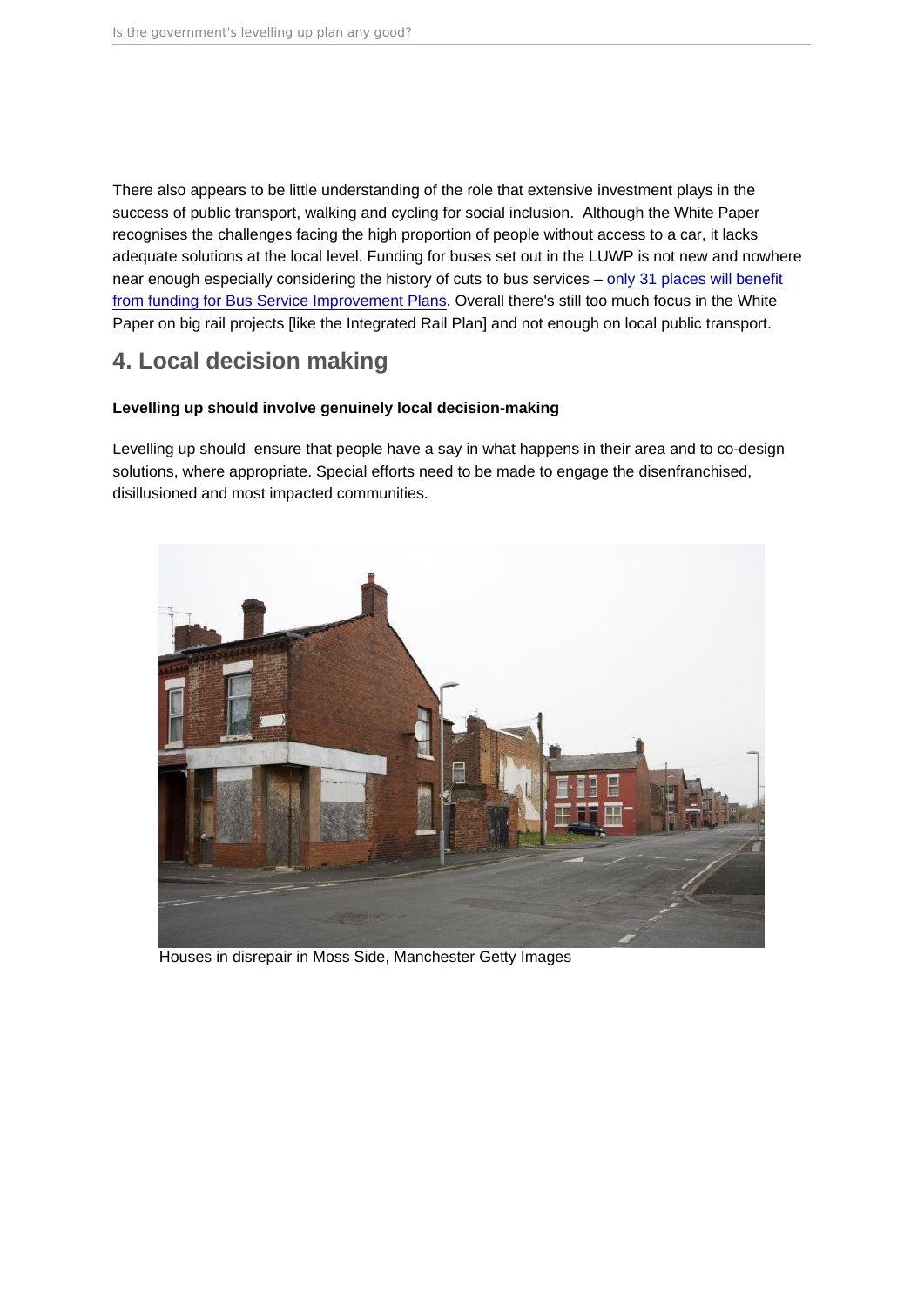<span id="page-9-0"></span>This requires local authorities to have the necessary powers and resources to engage their communities in the process. If engagement is genuinely not possible in some cases, there needs to be transparency in how decisions were made and why, to aid public trust.

Devolution deals need to happen in a way that improves local democracy because shifting some power to local areas does not in itself guarantee involvement of the people that live there. Local authorities will not be able to properly plan at neighbourhood level without the right vision and strategy at national or devolved levels. This includes ensuring link-up across policy areas.

#### How is the government doing?

Communities will be able to get involved in local design codes and potentially have a say in the kind of development they want in their local areas, via new 'street votes' - although what this means in practice is unclear. However, other proposed changes to planning go against community involvement. Local Plan-making is a key point of involvement for local people but the LURB as it stands makes Local Plans subservient to new National Development Management Plans giving local plan making a lower status than it has now. In addition, there will be further extension of permitted development rights (where development doesn't need planning permission and so no local consultation will take place). The proposal to allow more conversion of empty shops into homes is also likely to lead to poor quality housing. This has already happened when conversion has taken place under permitted development ([evidence from a government commissioned review\)](https://www.insidehousing.co.uk/news/news/permitted-development-creates-worse-quality-homes-says-government-commissioned-report-67242#:~:text=government-commissioned report-,Permitted development creates ). And while the promised digitilisation of planning applications will make it easier for some people to engage, it may be a barrier to others.

The failure to fully align planning with climate targets means that communities may continue to have fossil fuel developments or fracking imposed on them, which is in conflict with the aim of properly engaging communities.

### 5. Proper resourcing

Levelling up should include proper resourcing for local government

Local authorities are best placed to understand the needs of their communities at a macro level and work with them to co-design solutions that deliver multiple benefits. Their role in delivering the levelling up aims is acknowledged by the LUWP. But delivery will depend upon genuine empowerment and stable long-term resourcing of local authorities and communities.

It's clear that current government funding for councils to tackle issues such as climate change and a green recovery from the pandemic is inadequate - given the decades of cuts and new burdens being placed on local authorities.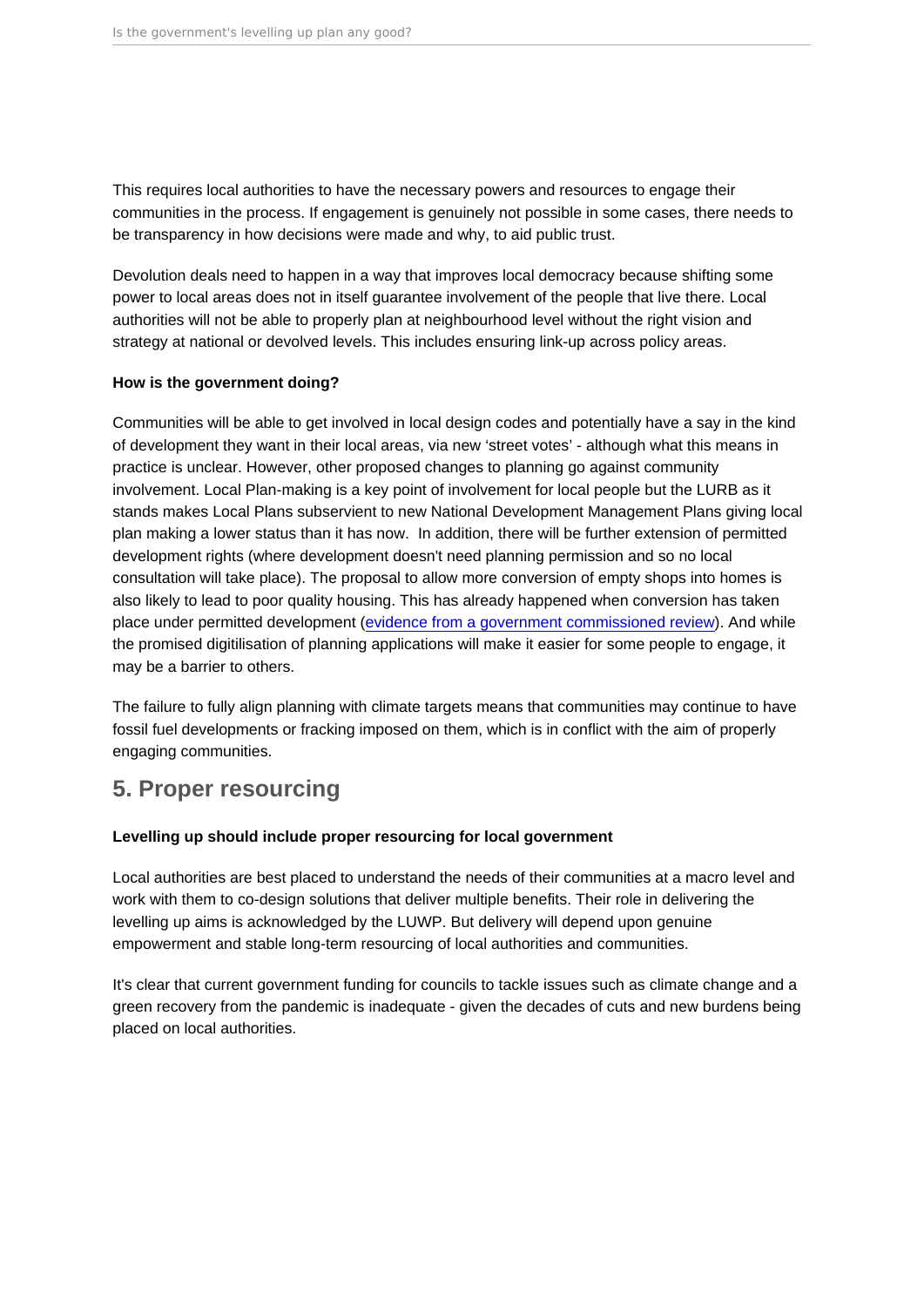<span id="page-10-0"></span>Long term stable funding is crucial to levelling up because local authorities and communities in the most "left-behind" places will be least able to tap into competitive funding.

#### How is the government doing?

The government acknowledges the problems associated with short-term competitive funding. It now needs to set out firm proposals and a timescale to change this across all government departments. It's hard to assess the adequacy of funding from the LUWP given that most of the funding it refers to is not new. The test will come in future funding commitments.

It's welcome that the Shared Prosperity Fund which will replace some EU funding will not be competitive. It could be used to retrofit housing, create green spaces or boost green skills. But as it has no clear focus on linking levelling up to tackling the climate crisis, there are no guarantees that councils will invest the money on joined-up solutions. .

And in reality, there's still a plethora of funding sources that local authorities have to navigate, many of which still require competitive bids. The LUWP lists 15 pots of money for local growth funding alone, each with their own burdensome reporting requirements.

Similarly, despite the LUWP promising ambitious action to address poor energy efficiency by targeting retrofit funding at the worst performing homes and those least able to pay, it only refers to existing funding which is [fragmented and inadequate.](https://www.adeptnet.org.uk/news/good-start-councils-still-need-more-long-term-certainty-blueprint-coalition-response-heat-and) This will leave funding for retrofitting housing disjointed, with no proposals for funding that would enable local authorities to tackle street- by-street upgrades across different tenures.

Local authorities need more powers to raise funds locally. For example a local public transport payroll levy, as is widely used in France, could help transform the accessibility and affordability of getting around in "left behind" places, allowing people without cars to access basic services.

A new proposed Infrastructure Levy would replace the Community Infrastructure Levy (used by local authorities to raise money from developers for local infrastructure), but it's unclear whether this will help or hinder local authorities to tackle inequalities and climate breakdown. These changes may even divert funding from affordable housing to other infrastructure. The planning system must ensure that the public reaps enjoyment and generates benefits from new developments. New Local Plans should set out public interest outcomes secured by infrastructure levies to ensure high quality design standards, transport infrastructure and affordable homes.

### Some recommendations

The government has made a lot of commendable promises on levelling up, but leaves a lot of questions unanswered about how they'll be delivered.?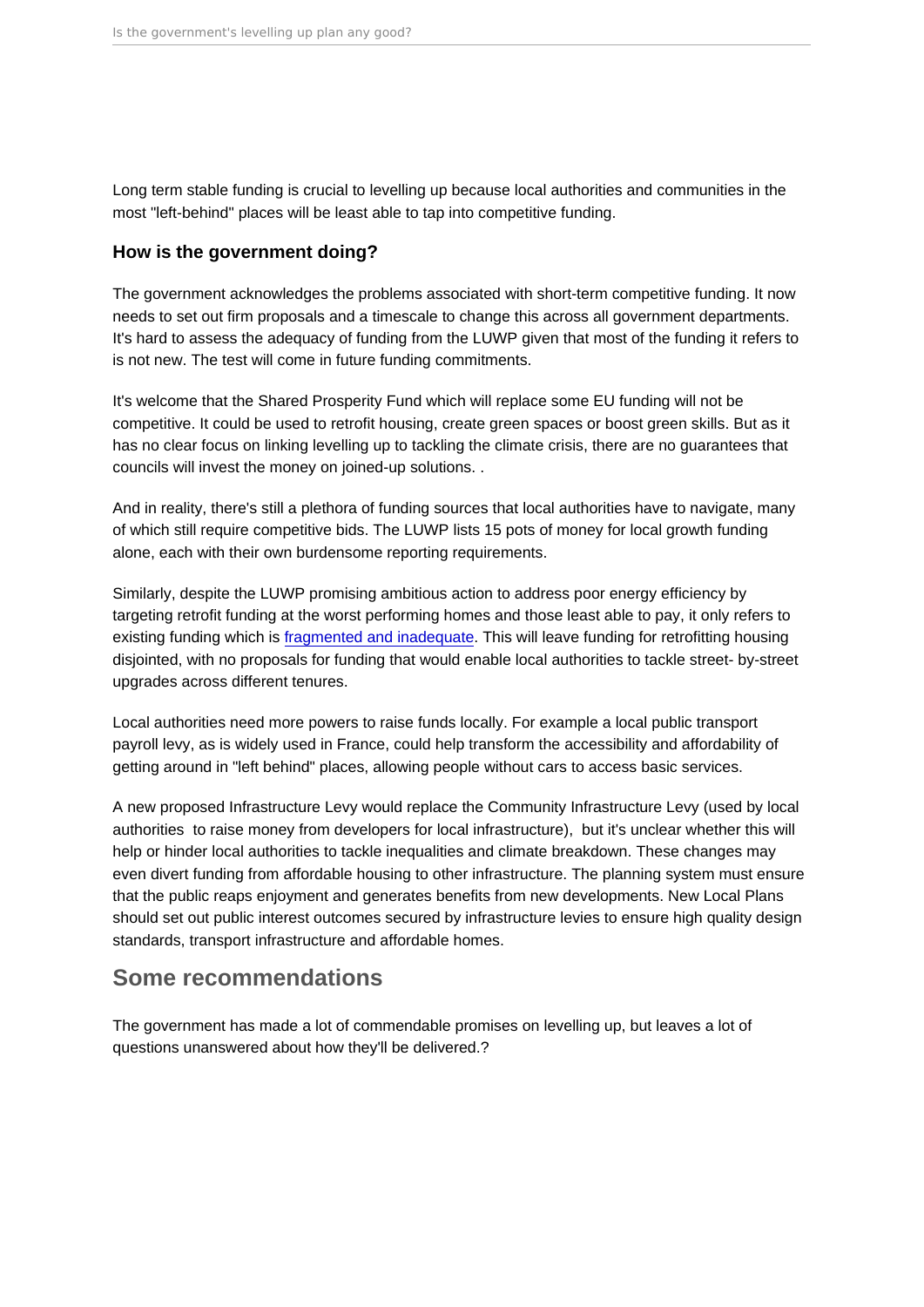Government commitments must include:

### **Funding**

An end to competitive funding, instead ensuring local authorities have sufficient long-term and stable place-based funding to play their part in tackling inequalities, climate breakdown and restoring nature together, including:

- Support street-by-street loft and cavity insulation starting with fuel-poor neighbourhoods in local authorities across the country
- Invest £5.5 billion capital funding over 5 years to boost public access to green spaces, especially in areas lacking proper provision, together with £275 million in annual maintenance.

### **Green skills and jobs**

Create 250,000 green apprenticeships over the next three years.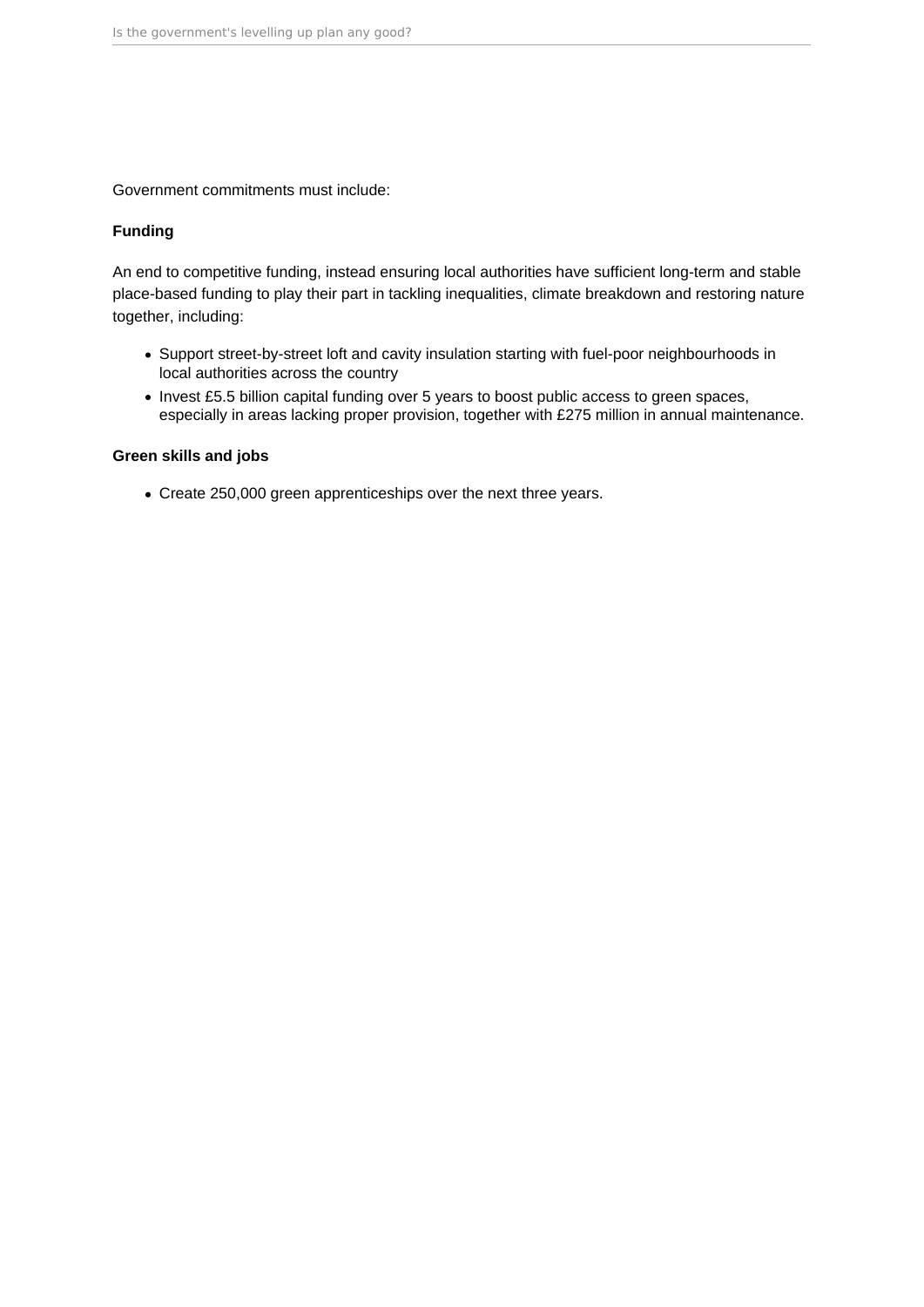

Old lady reading on park bench Unsplash

### **Green space**

Legislate for all homes to have at least 0.5 hectares of green or blue space within 200 metres or within a 5 minute walk, and 500 hectares of wilder natural space within 10km, with robust criteria for quality and accessibility of that natural space.